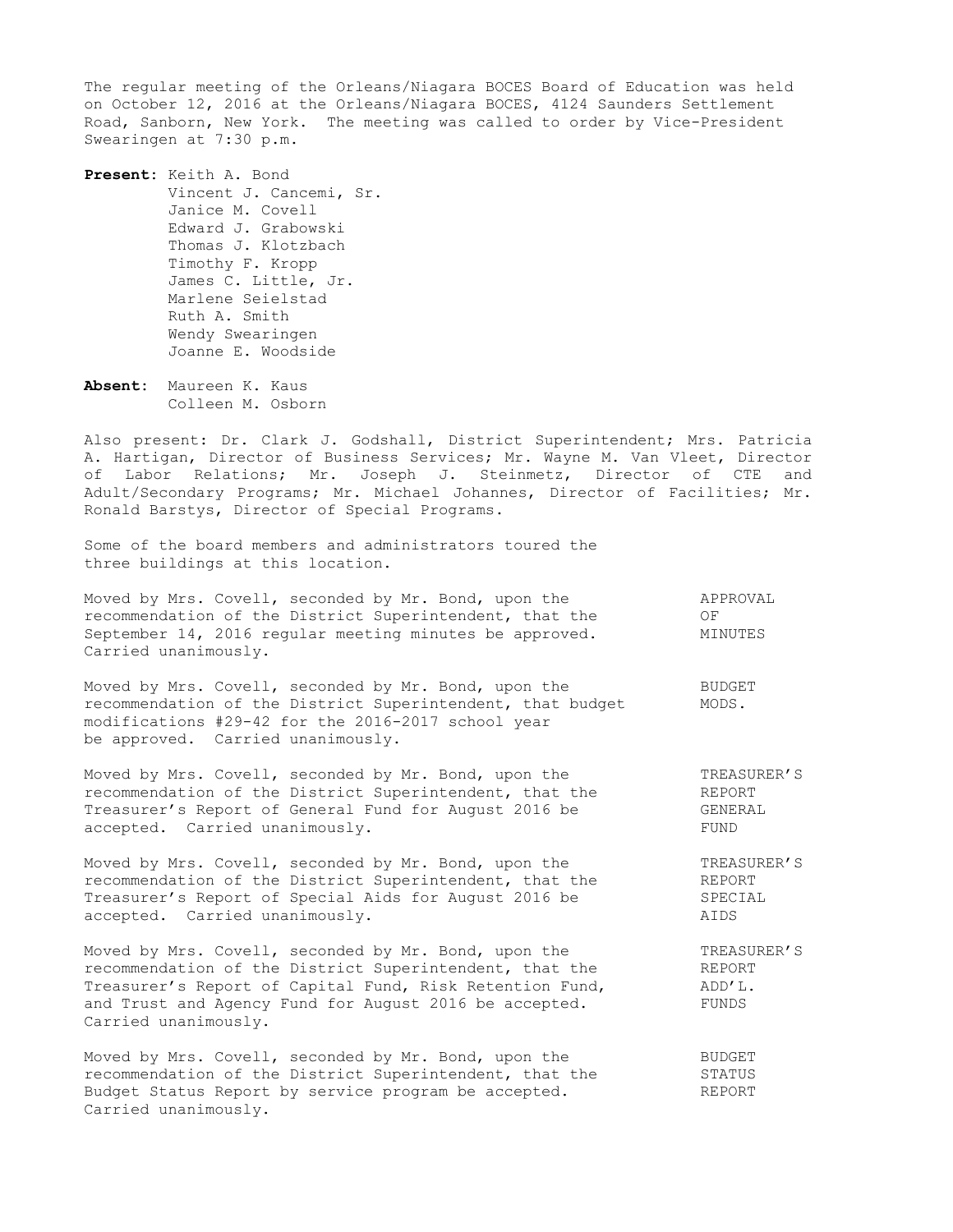Facilities: The pavilion construction has started. Updating BOE the camera systems and installing more LED lights. COMMITTEES **Public Relations:** Provided an update on all the public relations work for BOCES and the component districts. **Legislation:** Mr. Klotzbach spoke about the difficulty school districts will have with the Veteran's exemption. **Audit:** Ray Wager met with the audit committee and then spoke to the board this evening.

Dr. Godshall spoke about: Senator Ortt presenting SUPT. Orleans/Niagara BOCES with \$45,000; upcoming NYSSBA COMMENTS convention; Leadership Niagara Class of 2017; Niagara Falls site; and the Wyndham Lawn student that went missing.

Moved by Mr. Klotzbach, seconded by Mrs. Covell, upon the BID AWARD recommendation of the District Superintendent, that the CO/OP<br>Board of Education accept the bids received for Co/Op ELECTRICITY Board of Education accept the bids received for Co/Op Electricity Commodity. Carried unanimously. The commodity commodity commodity of the commodity of the commodity of the commodity of the commodity of the commodity.

Moved by Mr. Klotzbach, seconded by Mrs. Covell, upon the recommendation of the District Superintendent that the bid for Co/Op Electricity Commodity be awarded to the following low responsible bidder at an Indexed Based Adder option for the duration of one-year:

**Constellation Energy Services of New York, Inc. 3556 Lake Shore Rd, Suite 420 Buffalo NY 14219**

**At the index rate adders of SC1 @ \$0.00867, SC2D @ \$0.00867 and SC3 @ \$0.00867** (SC1–Lighting, SC2D–Small Commercial and SC3–Large Commercial) Carried unanimously.

Moved by Mr. Klotzbach, seconded by Mrs. Covell, upon the BID AWARD recommendation of the District Superintendent, that the Board CO/OP of Education accept the bids received for Co/Op Fresh Produce. FRESH Carried unanimously. The contract of the contract of the contract of the contract of the contract of the contract of the contract of the contract of the contract of the contract of the contract of the contract of the contr

Moved by Mr. Klotzbach, seconded by Mrs. Covell, upon the recommendation of the District Superintendent, that the bid for Co/Op Fresh Produce be awarded to the following low responsible bidder based on cost and specific adder:

## **Sunset Fruit & Vegetables 699 Bailey Avenue Buffalo NY 14206** Carried unanimously.

Moved by Mrs. Smith, seconded by Mr. Grabowski, that the CONTRACT Orleans/Niagara BOCES hereby approves the agreement, as WITH submitted, with F Bites, regarding the provision of a F BITES culinary program for adult students at Christ Community Church, in the amount of \$2,400.00, for a six-week term beginning in the Fall of 2016, and the Board authorizes the Board President and/or the District Superintendent to sign and execute the agreement upon approval of the BOCES' school attorney and containing any revisions as approved by the school attorney. Carried unanimously.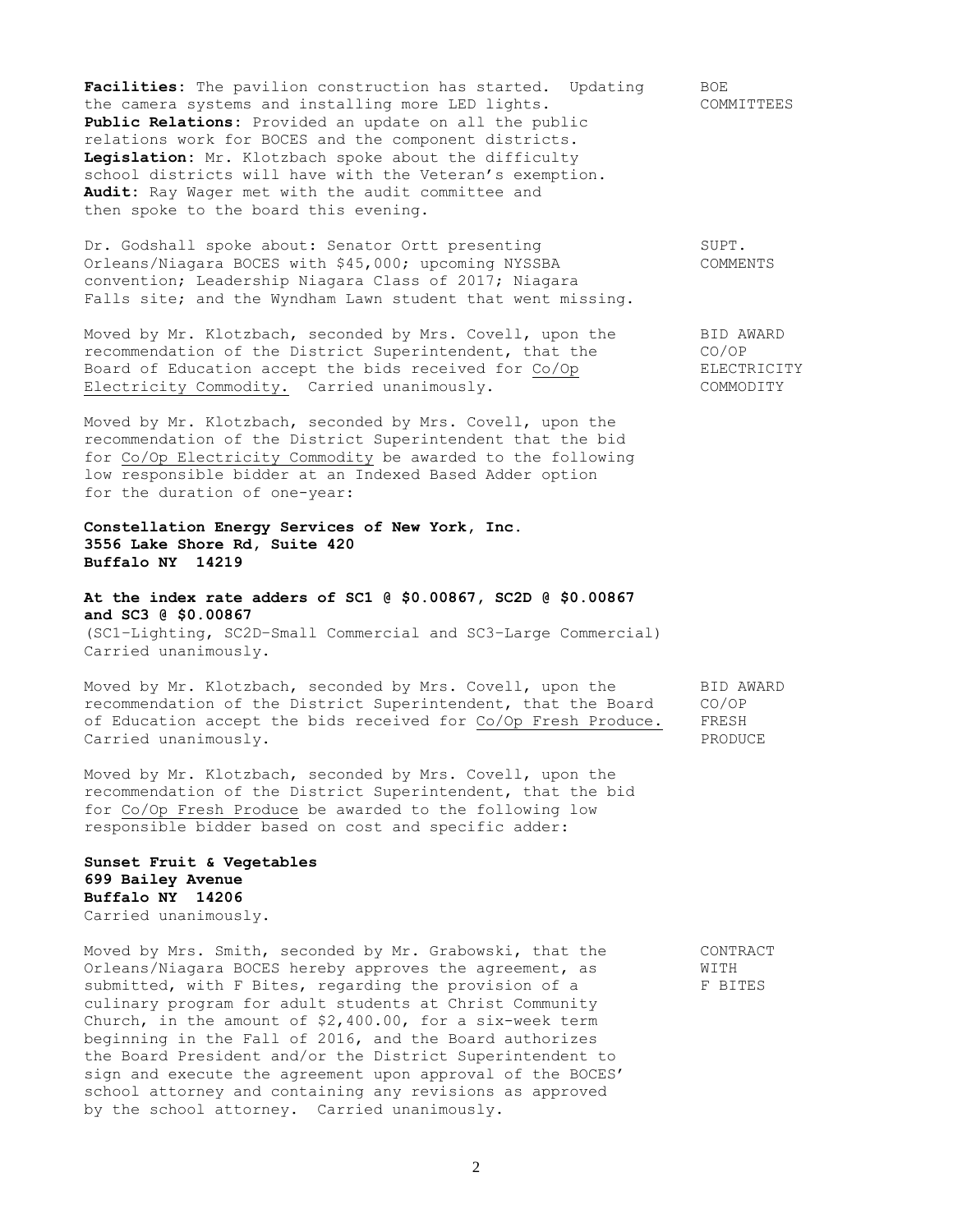Moved by Mrs. Smith, seconded by Mr. Grabowski, that the CONTRACT<br>Orleans/Niagara BOCES hereby approves the agreement, as WITH Orleans/Niagara BOCES hereby approves the agreement, as submitted, with F Bites, regarding the provision of a F BITES culinary program for adult students at the Niagara County Jail, in the amount of \$2,400.00, for a six-week term beginning in the Fall of 2016, and the Board authorizes the Board President and/or the District Superintendent to sign and execute the agreement upon approval of the BOCES' school attorney and containing any revisions as approved by the school attorney. Carried unanimously.

Moved by Mrs. Covell, seconded by Mr. Little, that the AGREEMENT Orleans/Niagara BOCES hereby approves the Memorandum of WITH Agreement between the BOCES and the Niagara County MIAGARA Department of Health, providing for potential use of BOCES COUNTY<br>premises by the Niagara County Department of Health, as DEPARTMENT premises by the Niagara County Department of Health, as submitted, and the Board authorizes the Board President OF HEALTH and/or the District Superintendent to sign the agreement upon approval by the school attorney and containing any revisions as approved by the school attorney. Carried unanimously.

Moved by Mrs. Covell, seconded by Mr. Little, that the AGREEMENT<br>Board of Education approves the proposal for D.B.W. WITH D.W.B.<br>Enterprise, Inc., as submitted, for a monthly amount of ENTERPRISE, Board of Education approves the proposal for D.B.W. Enterprise, Inc., as submitted, for a monthly amount of \$250.00, plus delivery and set up fees, and the Board INC. authorizes the Board President and/or the District Superintendent to sign the agreement upon approval by the school attorney and containing any revisions as approved by the school attorney. Carried unanimously.

Moved by Mrs. Covell, seconded by Mr. Little, that the  $\overline{A}$  AGREEMENT Orleans/Niagara BOCES hereby approves the agreement, as WITH submitted, with Assessment Technologies Institute, LLC, ASSESSMENT for the Adult LPN program, to provide LPN NCLEX review TECHNOservices in November 2016, and the Board authorizes the LOGIES Bervices in November 2010, and the 2011 associates the Board President and/or the District Superintendent to sign INSTITUTE, the agreement upon approval of the BOCES' school attorney LLC and containing any revisions as approved by the school attorney. Carried unanimously.

Moved by Mrs. Covell, seconded by Mr. Little, that the AGREEMENT Orleans/Niagara BOCES hereby approves the agreement, as WITH submitted, with Constellation Energy Resources, LLC, for CONSTELLA-<br>the purchase of electricity, term beginning after October TION the purchase of electricity, term beginning after October 2016 and ending November 2017, and the Board authorizes ENERGY the Board President and/or the District Superintendent to RESOURCES, sign the agreement upon approval of the BOCES' school LLC attorney and containing any revisions as approved by the school attorney. Carried unanimously.

Moved by Mrs. Covell, seconded by Mr. Little, that the GRANT FUND<br>Board of Education approves the grant acceptance agreement ACCEPTANCE Moved by Mis. Covell, Secondon  $\omega_1$  ....  $\omega$  ceptance agreement Board of Education approves the grant acceptance agreement with the Community Foundation for Greater Buffalo in the AGREEMENT amount of \$160,982.00, for the Adult Continuing Education FROM YAHOO program, and authorizes the Board President and/or District COMMUNITY Superintendent to sign the contract upon approval by the FUND school attorney and containing any revisions as approved by the school attorney. Carried unanimously.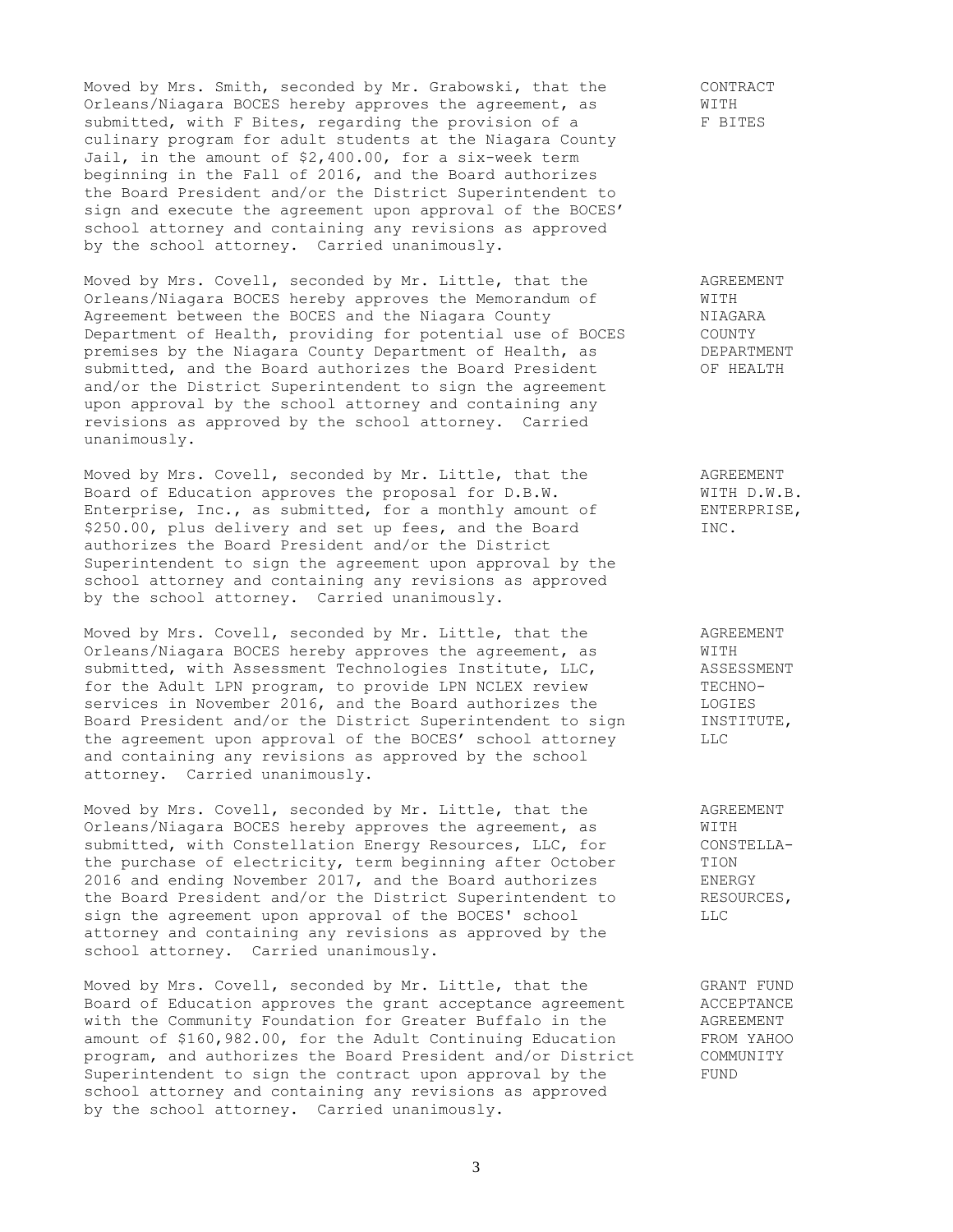Moved by Mr. Klotzbach, seconded by Mrs. Covell, upon the DONATION recommendation of the District Superintendent, that the donation of food items and sundries from Anita Muzzi, Niagara Falls, NY, to be used by the staff and students and Niagara Academy, be accepted. Carried unanimously.

Moved by Mr. Klotzbach, seconded by Mr. Little, upon the STATE recommendation of the District Superintendent, that the COMPTROLLER Board of Education approves the required corrective action CORRECTIVE plan and response from Orleans/Niagara BOCES to the New MCTION PLAN York State Comptroller's final report dated August 18, 2016, AND BOCES and authorizes the Board President and/or the District RESPONSE Superintendent to sign the letter. Carried unanimously.

Moved by Mrs. Woodside, seconded by Mr. Grabowski, upon BASIC the recommendation of the District Superintendent, that FINANCIAL<br>the Board of Education acknowledges receipt of the Basic STATEMET the Board of Education acknowledges receipt of the Basic STAT<br>Financial Statement and Management Letter and accepts the AND Financial Statement and Management Letter and accepts the AND Corrective Action Plan for the year ended June 30, 2016, MANAGEMENT completed by Raymond F. Wager, CPA, P.C. Carried unanimously. LETTER

Moved by Mrs. Woodside, seconded by Mr. Grabowski, upon SCHOOL the recommendation of the District Superintendent, that EMERGENCY the Board of Education hereby adopts the District Wide RESPONSE and Building Level Emergency Plans. Carried unanimously. PLANS

Moved by Mrs. Woodside, seconded by Mr. Grabowski, upon WORK the recommendation of the District Superintendent, that CHANGE the Board of Education approves the change orders as ORDERS follows:

Project Number 459000-000-005-004 Niagara Occ. Ct. 1: SW-002 Add storm piping to west side of parking lot to avoid puddling; and provide under cutting, stone, compact and fabric to eastern side of parking lot as base material not sufficient. Cost SW-002 \$10,981.65 Project Number 459000-001-007-004

Niagara Building #3: PW-005 Add mop sink in storage room 21; add alcove for drinking fountain to maintain egress; and add floor leveling due to poor condition after diamond grinding. Cost PW-005 \$14,832.15

Project Number 459000-001-006-001 Niagara Building #2: PW-006 Provide credit for using PVC in lieu of cast iron pipe and fittings. Credit PW-006 \$(2,809.00) Total Change Orders  $$23,004.80$ Carried unanimously.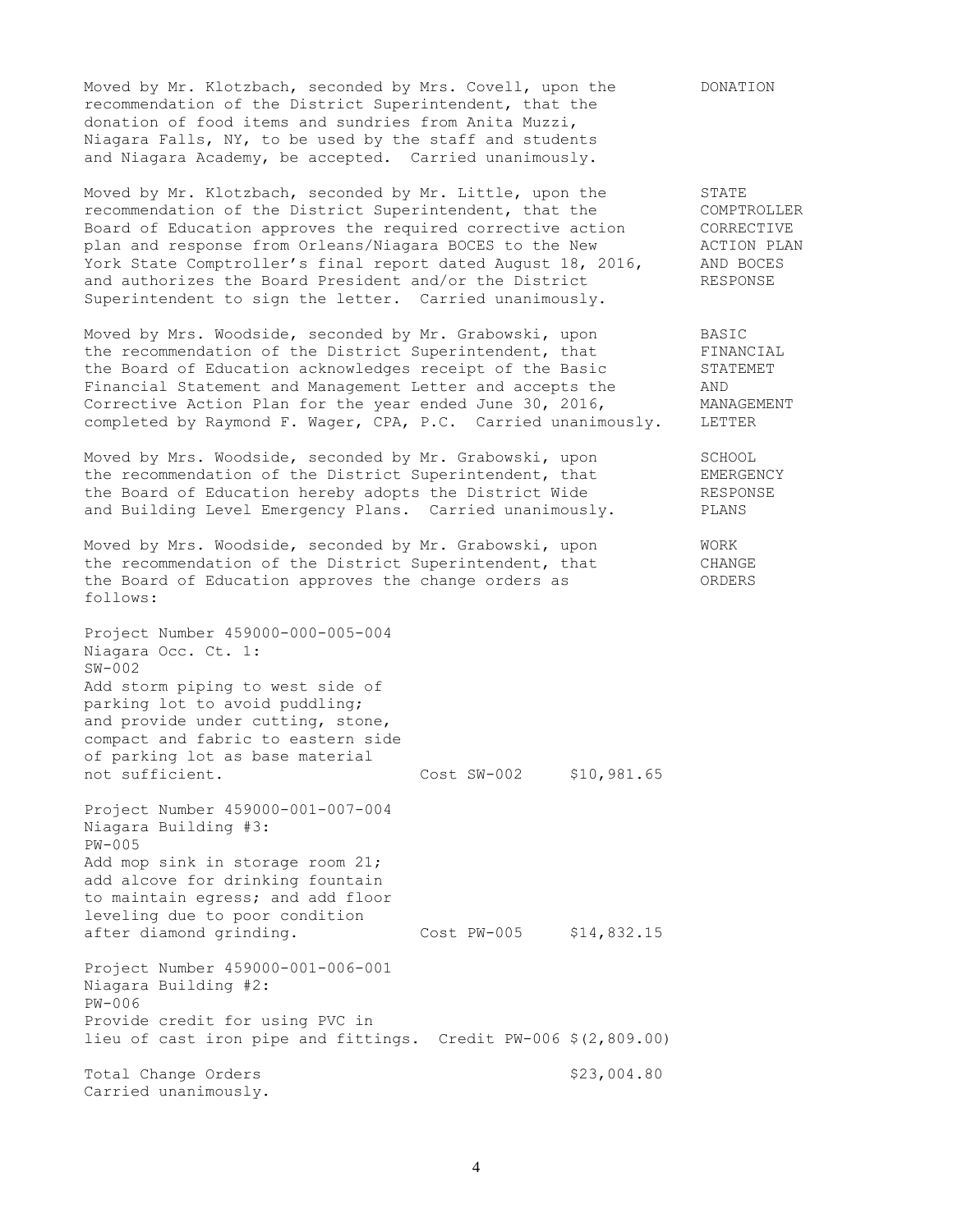Moved by Mrs. Woodside, seconded by Mr. Grabowski, that the AGREEMENT Orleans/Niagara BOCES hereby approves the agreement, as WITH Orleans/Niagara BOCES hereby approves the agreement, as WITH<br>submitted, with D'Youville College, regarding its D'YOUVILLE submitted, with D'Youville College, regarding its affiliation with the Orleans/Niagara BOCES occupational COLLEGE FOR<br>therapy department, term of July 1, 2016 through AFFILIATION therapy department, term of July 1, 2016 through Theory AFFILIATION June 30, 2021, as submitted, and the Board authorizes WITH THE the Board President and/or the District Superintendent OCCUPAto sign and execute the agreement upon approval of the TIONAL BOCES' school attorney and containing any revisions as THERAPY approved by the school attorney. Carried unanimously.  $DEPT$ .

Moved by Mrs. Woodside, seconded by Mr. Grabowski, that AGREEMENT the Orleans/Niagara BOCES hereby approves the agreement, WITH with Niagara University, regarding sponsorship oversight NIAGARA for emergency medical responder (EMR) training, term of UNIVERSITY September 1, 2016 through June 30, 2017, as submitted, REGARDING and the Board authorizes the Board President and/or the EMERGENCY District Superintendent (or his designee) to sign and MEDICAL execute the agreement upon approval of the BOCES' school RESPONDER attorney and containing any revisions as approved by the TRAINING school attorney. Carried unanimously.

Moved by Mrs. Woodside, seconded by Mr. Grabowski, that AGREEMENT the Orleans/Niagara BOCES hereby approves the agreement, WITH with Qualtrics, LLC, regarding provision of software to  $QUALTRICS$ , be used for tracking students and former students, for a LLC, FOR term of one year, as submitted, and the Board authorizes SOFTWARE the Board President and/or the District Superintendent to sign and execute the agreement upon approval of the BOCES' school attorney and containing any revisions as approved by the school attorney. Carried unanimously.

Moved by Mr. Klotzbach, seconded by Mr. Grabowski, upon RESIGNATION the recommendation of the District Superintendent, that  $J.$  GAILIE the resignation (due to retirement) of **John Gailie, Teacher Aide (Non-Special Education),** be accepted effective at the end of the day on November 1, 2016. Carried unanimously.

Moved by Mrs. Woodside, seconded by Mr. Little, upon the APPOINTMENT recommendation of the District Superintendent, that CERTIFIED **Kathleen Pflaumer-Bush, Elba, NY**, be appointed to the PART-TIME temporary part-time position of **Health Occupations** K.PFLAUMER-Instructor, effective September 29, 2016 through June 30, BUSH 2017, unless terminated sooner, at an hourly rate of \$33.33, with no fringe benefits, except as required by law. Ms. Pflaumer-Bush has applied for an LPN clinical permit. Carried unanimously.

Moved by Mrs. Woodside, seconded by Mr. Little, upon the APPOINTMENT<br>recommendation of the District Superintendent, that SKILLSUSA recommendation of the District Superintendent, that SKILLSUSA **Scott Brauer, Machine Shop Instructor**, be appointed to LEAD the position of SkillsUSA Lead Advisor for the Niagara ADVISOR Career and Technical Education Center, at a stipend of S. BRAUER \$750.00, for the 2016-2017 school year (through June 30, 2017) unless terminated sooner. Carried unanimously.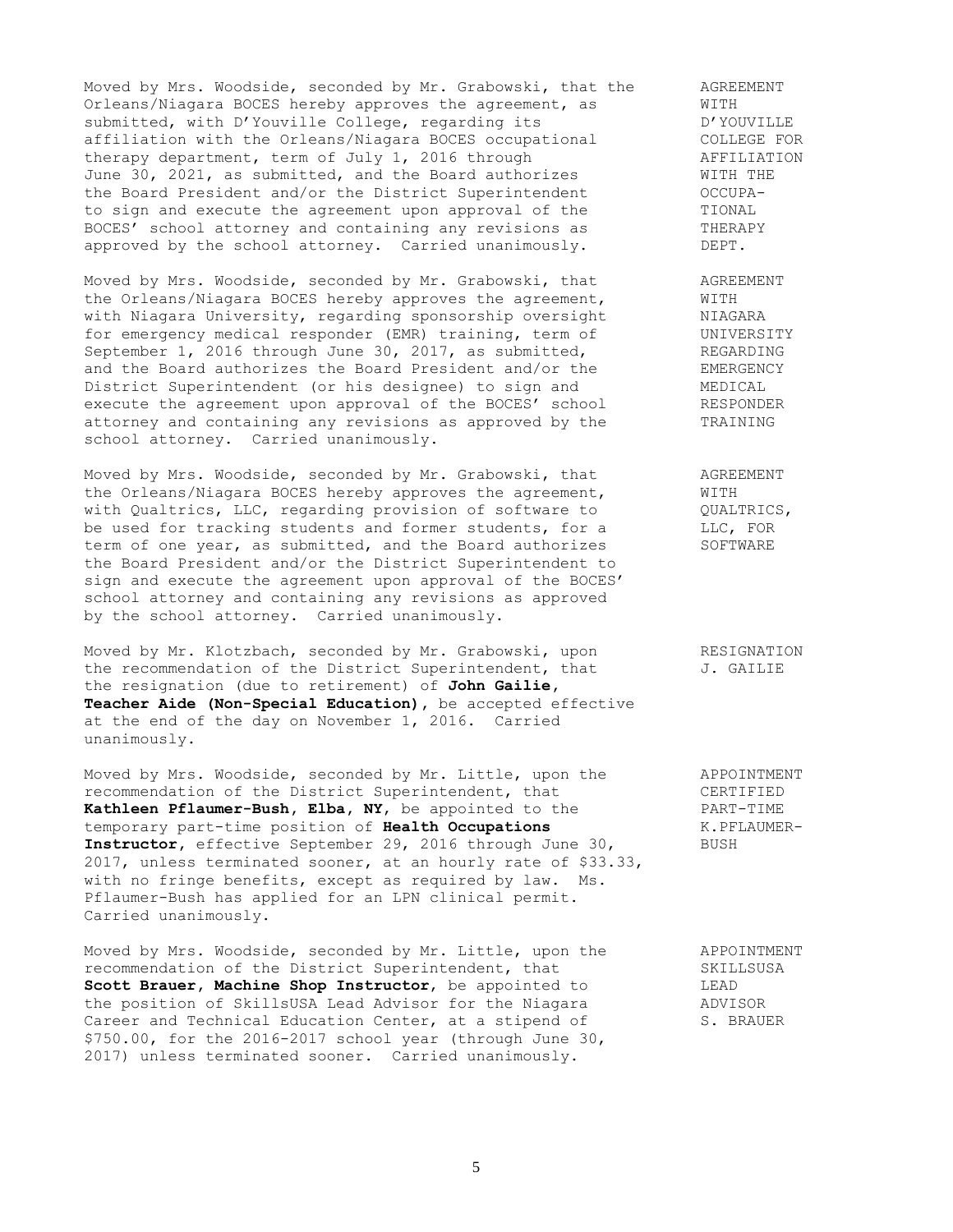Moved by Mrs. Woodside, seconded by Mr. Little, upon the APPOINTMENT recommendation of the District Superintendent, that **Kara** SKILLSUSA **Kirk, School Social Worker,** be appointed to the position LEAD LEAD<br>of SkillsUSA Lead Advisor for the Orleans Career and ADVISOR of SkillsUSA Lead Advisor for the Orleans Career and ADVISOR<br>Technical Education Center, at a stipend of \$750.00, for K. KIRK Technical Education Center, at a stipend of \$750.00, for the 2016-2017 school year (through June 30, 2017) unless terminated sooner. Carried unanimously.

Moved by Mrs. Woodside, seconded by Mr. Little, upon the APPOINTMENT recommendation of the District Superintendent, that MENTOR pursuant to the Orleans/Niagara BOCES mentoring program plan and regulations of the Commissioner of Education (8 NYCCR Sections 80.34-(b)(2) and 100.2(dd)), that the following individuals be appointed to serve as a **Mentor**, effective as indicated below, unless terminated sooner, at no additional compensation. The appointment of the individual(s) is contingent upon their participation in any required training as scheduled by the BOCES.

**Anedda Trautman 10/3/16-6/30/17**

**Name Effective Dates**

Carried unanimously.

Moved by Mrs. Woodside, seconded by Mr. Little, upon the APPOINTMENT<br>recommendation of the District Superintendent, that the ADULT/ recommendation of the District Superintendent, that the  $\frac{1}{2}$  ADULT/<br>recommendation of the District Superintendent, that the  $\frac{1}{2}$  CONTINUING recommendation of the District Superintendent, that the following individual(s) be appointed to serve on a part- EDUCATION time basis in the adult/continuing education program, at the hourly salary listed, with no fringe benefits, except as required by law, effective as indicated below through June 30, 2017, unless terminated sooner. The employment of the individuals shall be at-will and at the pleasure of the Board of Education. Additionally, services of the individuals shall be utilized solely on an as-needed basis at the discretion of the District Superintendent.

**General Avocational Instructor (\$25.50 per hour) Katherine Manz North Tonawanda, NY Effective Date: 10/10/16** Carried unanimously.

Moved by Mrs. Woodside, seconded by Mr. Grabowski, upon the APPOINTMENT recommendation of the District Superintendent, that **Shaun** NON-CERT. **O'Leary, Lewiston, NY,** be appointed to the position of PROB. **Teacher Aide (Special Education),** to serve a 52-week S. O'LEARY probationary period, effective October 3, 2016, at an annual salary of \$13,200.00 to be pro-rated. Carried unanimously.

Moved by Mrs. Woodside, seconded by Mr. Grabowski, upon the APPOINTMENT recommendation of the District Superintendent, that **Maria** NON-CERT. **Bergey, Niagara Falls, NY,** be appointed to the position of PROB. **Teacher Aide (Special Education)**, to serve a 52-week M. BERGEY probationary period, effective October 11, 2016, at an annual salary of \$13,200.00 to be pro-rated. Carried unanimously.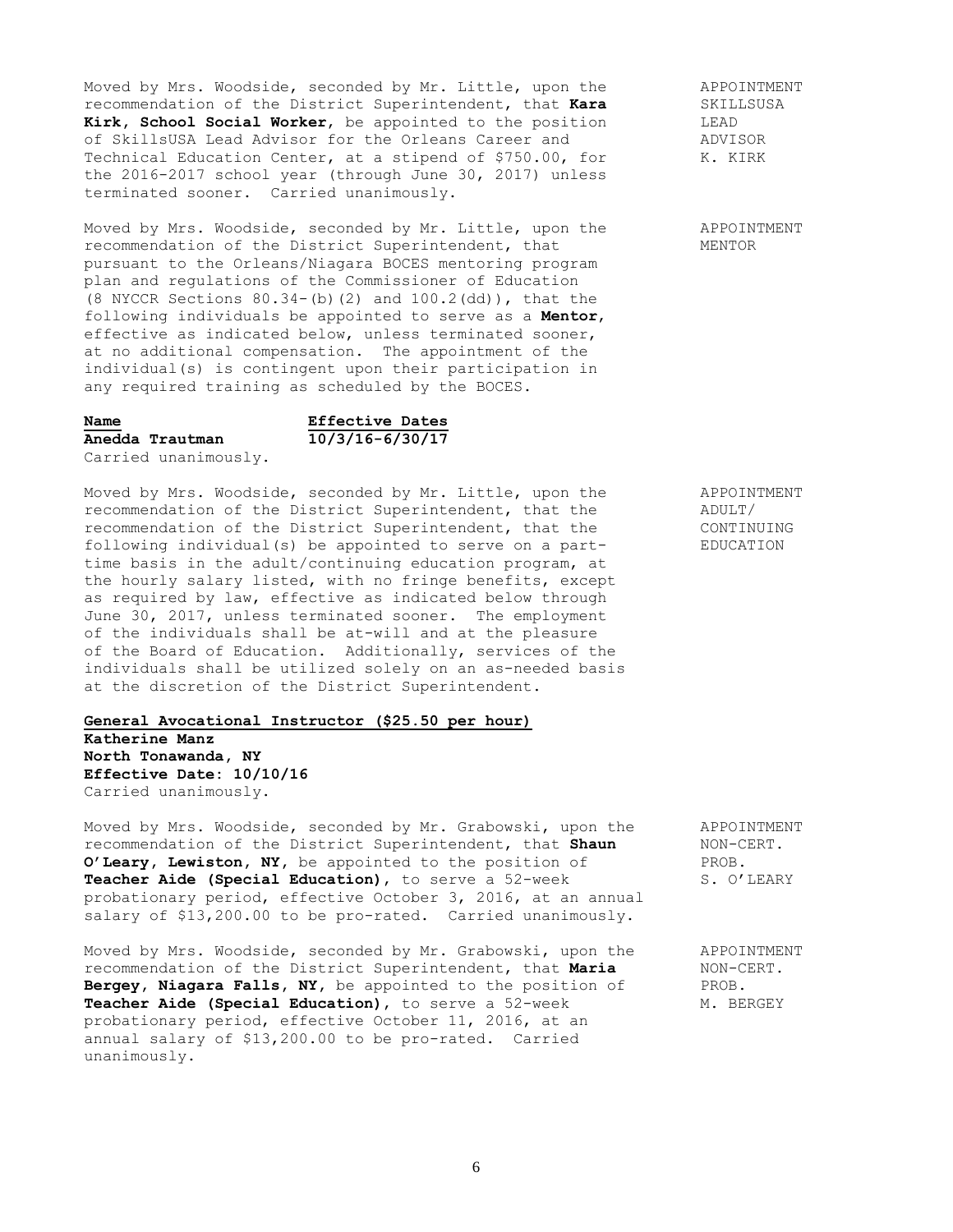Moved by Mrs. Woodside, seconded by Mr. Grabowski, upon the APPOINTMENT<br>recommendation of the District Superintendent, that Corrin MON-CERT. recommendation of the District Superintendent, that **Corrin** Parris, Lockport, NY, be appointed to the position of C. PARRIS **Teacher Aide (Personal Care)**, effective September 19, 2016 through June 30, 2017, unless terminated sooner, at an hourly rate of \$10.50. Carried unanimously.

Moved by Mrs. Woodside, seconded by Mr. Grabowski, upon APPOINTMENT Moved by Mrs. Woodside, seconded by Mr. Grabowski, upon applyintment<br>the recommendation of the District Superintendent, that NON-CERT.<br>Tammv Walker, Niagara Falls, NY, be appointed to the T. WALKER Tammy Walker, Niagara Falls, NY, be appointed to the position of **Teacher Aide (Personal Care)**, effective September 20, 2016 through June 30, 2017, unless terminated sooner, at an hourly rate of \$10.50. Carried unanimously.

Moved by Mrs. Woodside, seconded by Mr. Grabowski, upon a APPOINTMENT<br>the recommendation of the District Superintendent, that MON-CERT. the recommendation of the District Superintendent, that MON-CERT.<br>Julie Kidney, Lockport, NY, be appointed to the position J. KIDNEY Julie Kidney, Lockport, NY, be appointed to the position of **Teacher Aide (Personal Care)**, effective September 26, 2016 through June 30, 2017, unless terminated sooner, at an hourly rate of \$10.50. Carried unanimously.

Moved by Mrs. Woodside, seconded by Mr. Grabowski, upon APPOINTMENT the recommendation of the District Superintendent, that MON-CERT. Randall Walker, Niagara Falls, NY, be appointed to the R. WALKER position of **Teacher Aide (Personal Care)**, effective October 4, 2016 through June 30, 2017, unless terminated sooner, at an hourly rate of \$10.50. Carried unanimously.

Moved by Mrs. Woodside, seconded by Mr. Grabowski, upon appointment<br>the recommendation of the District Superintendent, that MON-CERT.<br>Annemarie Birdsall, Newfane, NY, be appointed to the A. BIRDSALL the recommendation of the District Superintendent, that Annemarie Birdsall, Newfane, NY, be appointed to the position of **Teacher Aide (Personal Care)**, effective October 31, 2016 through June 30, 2017, unless terminated sooner, at an hourly rate of \$10.50. Carried unanimously.

Moved by Mrs. Woodside, seconded by Mr. Grabowski, upon APPOINTMENT the recommendation of the District Superintendent, that MON-CERT.<br> **Christopher Josker, Ransomville, NY**, be appointed to the PROB. **Christopher Josker, Ransomville, NY,** be appointed to the PROB.<br>position of **Cleaner**, to serve a 52-week probationary C. JOSKER position of **Cleaner**, to serve a 52-week probationary period, effective September 19, 2016 at an hourly rate of \$12.75. Carried unanimously.

Moved by Mrs. Woodside, seconded by Mr. Grabowski, upon appoint APPOINTMENT<br>the recommendation of the District Superintendent, that MON-CERT. the recommendation of the District Superintendent, that John Deuill, Lockport, NY, be appointed to contingent PROB. permanent status in the civil service job classification J. DEUILL of **Cleaner**, to serve a 26-week probationary period, effective October 3, 2016, at an hourly rate of \$12.75. Mr. Deuill shall be permitted to carryover 55 days of accrued sick leave.Mr. Deuill shall have a leave of absence in the job classification of Teacher Aide unless and until he receives permanent status in the position of Cleaner. Carried unanimously.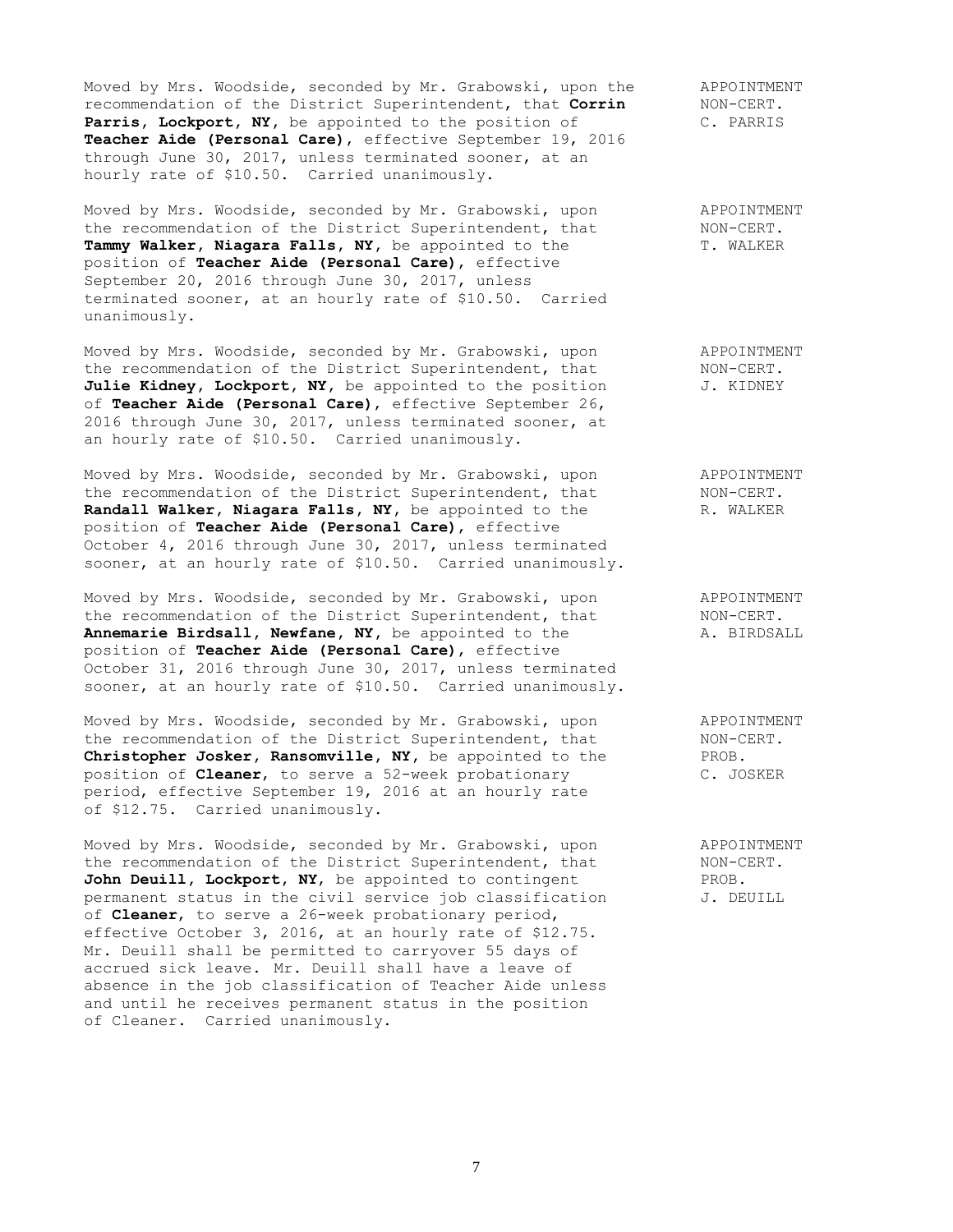Moved by Mrs. Woodside, seconded by Mr. Grabowski, upon and APPOINTMENT the recommendation of the District Superintendent, that MON-CERT. **Emily Livesay, North Tonawanda, NY,** be appointed to PROB. PROB.<br>probationary status in the civil service job B. LIVESAY probationary status in the civil service job classification of **Account Clerk Typist,** to serve a 52-week probationary period, effective October 13, 2016, with benefits as per her initial appointment. Carried unanimously.

Moved by Mrs. Woodside, seconded by Mr. Grabowski, upon and APPOINTMENT the recommendation of the District Superintendent, that MON-CERT. James Jamieson, Middleport, NY, having successfully **PERMANENT** completed his probationary period  $(6/1/16-11/30/16)$ , be  $J.$  JAMIESON appointed to permanent status in the position of **Custodian**, effective November 30, 2016. Carried unanimously.

Moved by Mr. Klotzbach, seconded by Mr. Grabowski, upon and APPOINTMENT the recommendation of the District Superintendent, that SUBSTITUTE the following individual(s) be appointed without benefits, TEACHER except as required by law, to the position of **Substitute** (CERTIFIED) **Teacher (Certified)**, effective as indicated below, with services to be utilized on an as-needed basis at the discretion of the District Superintendent, at a daily rate of \$90.00. Employment shall automatically be discontinued effective June 30, 2017, unless employment is terminated sooner. Service shall be at-will and at the pleasure of the Board of Education.

**John Gailie Lockport, NY Effective Date: 11/1/16** Carried unanimously.

Moved by Mr. Klotzbach, seconded by Mr. Grabowski, upon APPOINTMENT the recommendation of the District Superintendent, that SUBSTITUTE the following individuals be appointed without benefits, TEACHER<br>except as required by law, to the position of **Substitute** (NONexcept as required by law, to the position of **Substitute** (NON-<br>**Teacher (Non-Certified)**, effective as indicated below, CERTIFIED) Teacher (Non-Certified), effective as indicated below, with services to be utilized on an as-needed basis at the discretion of the District Superintendent, at a daily rate of \$85.00. Employment shall automatically be discontinued effective June 30, 2017, unless employment is terminated sooner. Service shall be at-will and at the pleasure of the Board of Education.

**Lockport, NY Medina, NY Effective Date: 8/16/16 Effective Date: 9/27/16**

**Corrin Parris Kimberly Schroeder**

**Christopher Stoianoff Niagara Falls, NY Effective Date: 9/28/16** Carried unanimously.

Moved by Mr. Klotzbach, seconded by Mr. Grabowski, upon APPOINTMENT the recommendation of the District Superintendent, that SUBSTITUTE the following individual(s) be appointed without TEACHER benefits, except as required by law, to the position of  $\hskip 1.6cm$  AIDE **Substitute Teacher Aide (Non-Certified)**, effective as (NONindicated below, with services to be utilized on an as- CERTIFIED) needed basis at the discretion of the District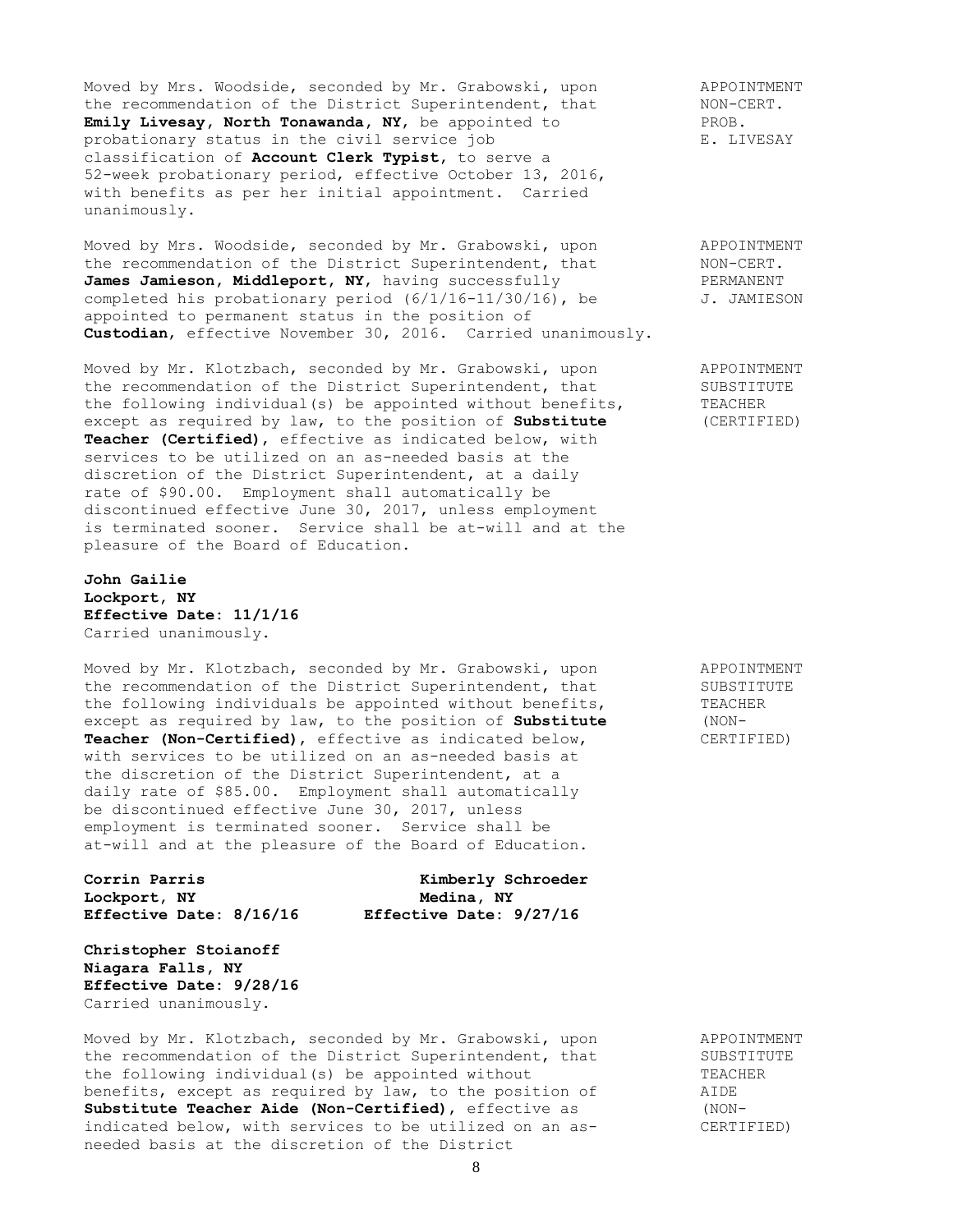Superintendent, at a daily rate of \$65.00. Employment shall automatically be discontinued effective June 30, 2017, unless employment is terminated sooner. Service shall be at-will and at the pleasure of the Board of Education.

**Corrin Parris Kimberly Schroeder Lockport, NY Medina, NY**

**Effective Date: 8/16/16 Effective Date: 9/27/16**

**Christopher Stoianoff Niagara Falls, NY Effective Date: 9/28/16** Carried unanimously.

Moved by Mr. Klotzbach, seconded by Mr. Grabowski, upon APPOINTMENT the recommendation of the District Superintendent, that SUBSTITUTE<br>the following individuals be appointed, without benefits, TEACHER the following individuals be appointed, without benefits, TEACHERRON TEACHERRON except as required by law, to the position of **Substitute** except as required by law, to the position of Substitute **Teacher Aide (Non-Certified)**, effective upon hire as a (NON-Personal Care Aide, with services to be utilized on an CERTIFIED) as-needed basis at the discretion of the District Superintendent, at a daily rate of \$65.00. Employment shall automatically be discontinued effective June 30, 2017, unless employment is terminated sooner. Service shall be at-will and at the pleasure of the Board of Education.

| <b>First Name</b> | <b>Last Name</b> | <b>City</b>   |  |
|-------------------|------------------|---------------|--|
| Julie             | Kidney           | Lockport      |  |
| Corrin            | Parris           | Lockport      |  |
| Tammy             | Walker           | Niagara Falls |  |
| Randall           | Walker           | Niagara Falls |  |
| Annemarie         | <b>Birdsall</b>  | Newfane       |  |
|                   |                  |               |  |

Carried unanimously.

Moved by Mr. Klotzbach, seconded by Mr. Grabowski, upon APPOINTMENT the recommendation of the District Superintendent, that SUBSTITUTE the following individuals be appointed, without benefits, CLERICAL except as required by law, to the position of **Substitute Clerical**, effective as indicated below, with services to be utilized on an as-needed basis at the discretion of the District Superintendent, at a rate of \$10.50 per hour. Employment shall automatically be discontinued effective June 30, 2017, unless employment is terminated sooner. Service shall be at-will and at the pleasure of the Board of Education.

| Kimberly Schroeder      | Christopher Stoianoff   |  |
|-------------------------|-------------------------|--|
| Medina, NY              | Niagara Falls, NY       |  |
| Effective Date: 9/27/16 | Effective Date: 9/28/16 |  |
| Carried unanimously.    |                         |  |

Moved by Mr. Klotzbach, seconded by Mr. Grabowski, upon APPOINTMENT the recommendation of the District Superintendent, that VOLUNTEER the following individuals are hereby appointed to serve as **Volunteer** with no compensation, on an as-needed basis, as determined by the District Superintendent, to perform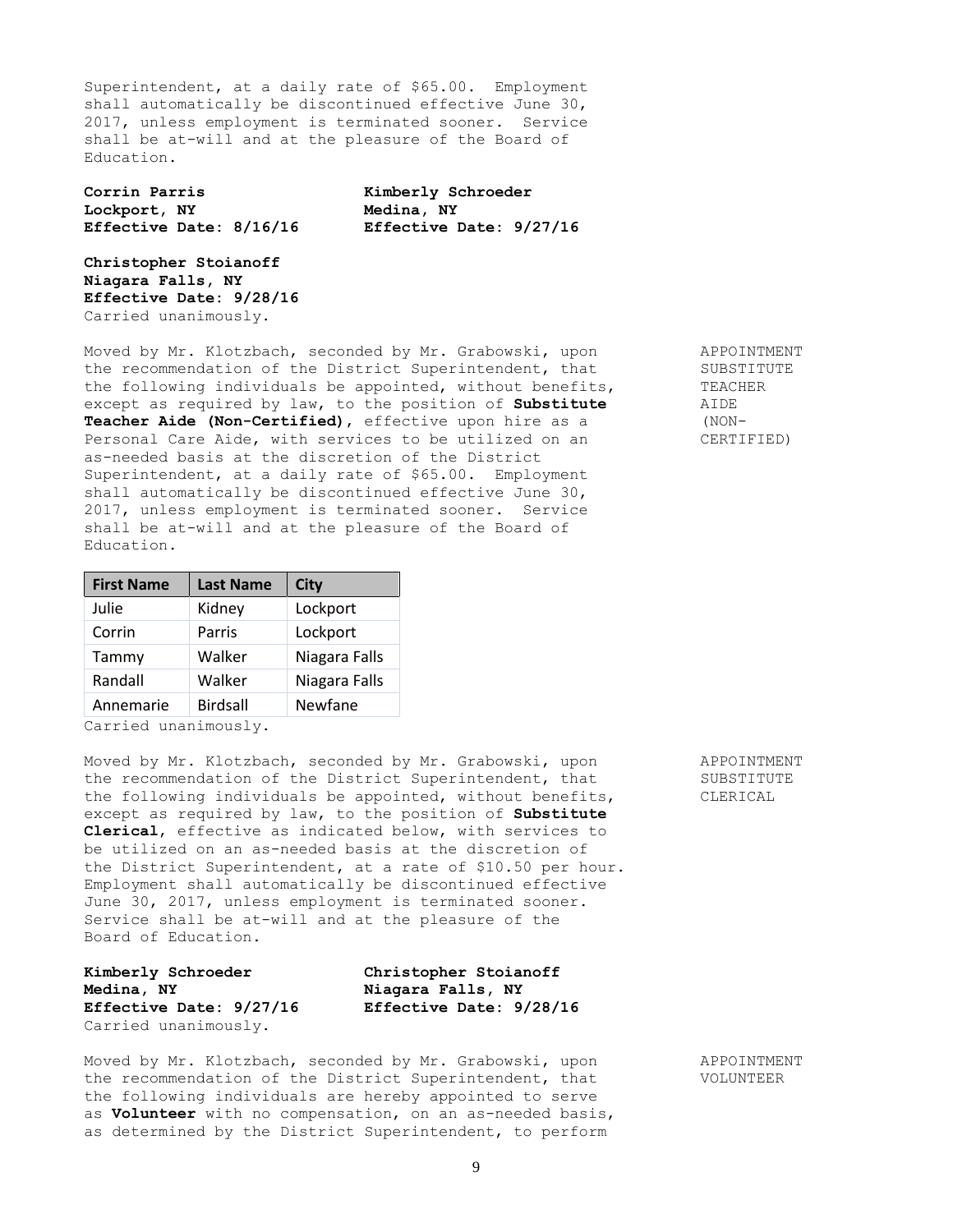services including assisting students with individual and group lessons, observing students during academic activities and other related services and activities, and/or to promote and aid BOCES programs. **De'Jon Bones Niagara Falls, NY Effective Dates: 12/1/16-6/30/17 Student in BOCES Continuing Education LPN Program Lynn Brandel North Tonawanda, NY Effective Dates: 11/3/16-6/30/17 Student in BOCES Continuing Education LPN Program Alexis Bruning Gasport, NY Effective Dates: 10/26/16-6/30/17 Student in BOCES Continuing Education LPN Program Domonique Burton Niagara Falls, NY Effective Dates: 10/26/16-6/30/17 Student in BOCES Continuing Education LPN Program Samantha Cress North Tonawanda, NY Effective Dates: 10/27/16-6/30/17 Student in BOCES Continuing Education LPN Program Jennifer Culverwell Ransomville, NY Effective Dates: 12/22/16-6/30/17 Student in BOCES Continuing Education LPN Program Nicole Culverwell Ransomville, NY Effective Dates: 10/27/16-6/30/17 Student in BOCES Continuing Education LPN Program Cher Curd Niagara Falls, NY Effective Dates: 12/1/16-6/30/17 Student in BOCES Continuing Education LPN Program Kathy Dawson Niagara Falls, NY Effective Dates: 11/16/16-6/30/17 Student in BOCES Continuing Education LPN Program Julie Felvus Niagara Falls, NY 14301 Effective Dates: 11/23/16-6/30/17 Student in BOCES Continuing Education LPN Program Patricia Gawlik North Tonawanda, NY Effective Dates: 10/1/16-6/30/17**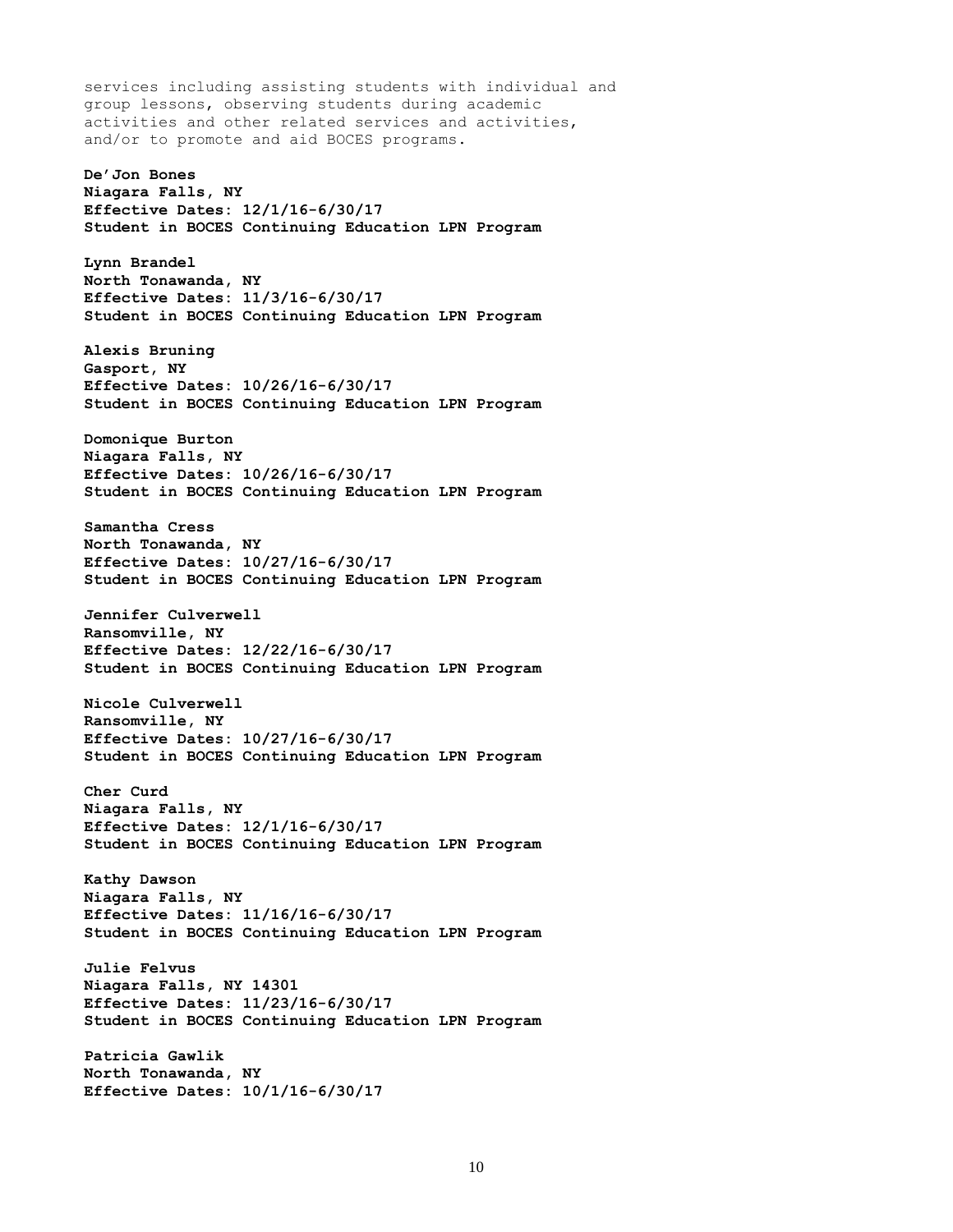**Danielle Gertz Niagara Falls, NY Effective Dates: 11/2/16-6/30/17 Student in BOCES Continuing Education LPN Program Kaitlin Heacox Lockport, NY Effective Dates: 11/30/16-6/30/17 Student in BOCES Continuing Education LPN Program Julie Girardo Niagara Falls, NY Effective Dates: 12/15/16-6/30/17 Student in BOCES Continuing Education LPN Program Sarah Iadresin Lockport, NY Effective Dates: 11/17/16-6/30/17 Student in BOCES Continuing Education LPN Program Brenneth McDermott Lockport, NY Effective Dates: 11/19/16-6/30/17 Student in BOCES Continuing Education LPN Program Tiffany Mendez Gasport, NY Effective Dates: 11/23/16-6/30/17 Student in BOCES Continuing Education LPN Program Joshua Ritchie Lockport, NY Effective Dates: 11/2/16-6/30/17 Student in BOCES Continuing Education LPN Program Summer Shine Niagara Falls, NY Effective Dates: 12/21/16-6/30/17 Student in BOCES Continuing Education LPN Program Brianna Smith Niagara Falls, NY Effective Dates: 11/17/16-630/17 Student in BOCES Continuing Education LPN Program Chelsie Tolli Ransomville, NY Effective Dates: 11/16/16-6/30/17 Student in BOCES Continuing Education LPN Program Maureen Wilson Niagara Falls, NY Effective Dates: 12/22/16-6/30/17 Student in BOCES Continuing Education LPN Program** Carried unanimously. Moved by Mr. Klotzbach, seconded by Mrs. Covell, upon CONFERENCE the recommendation of the District Superintendent, The REQUESTS

that the following conference requests be approved: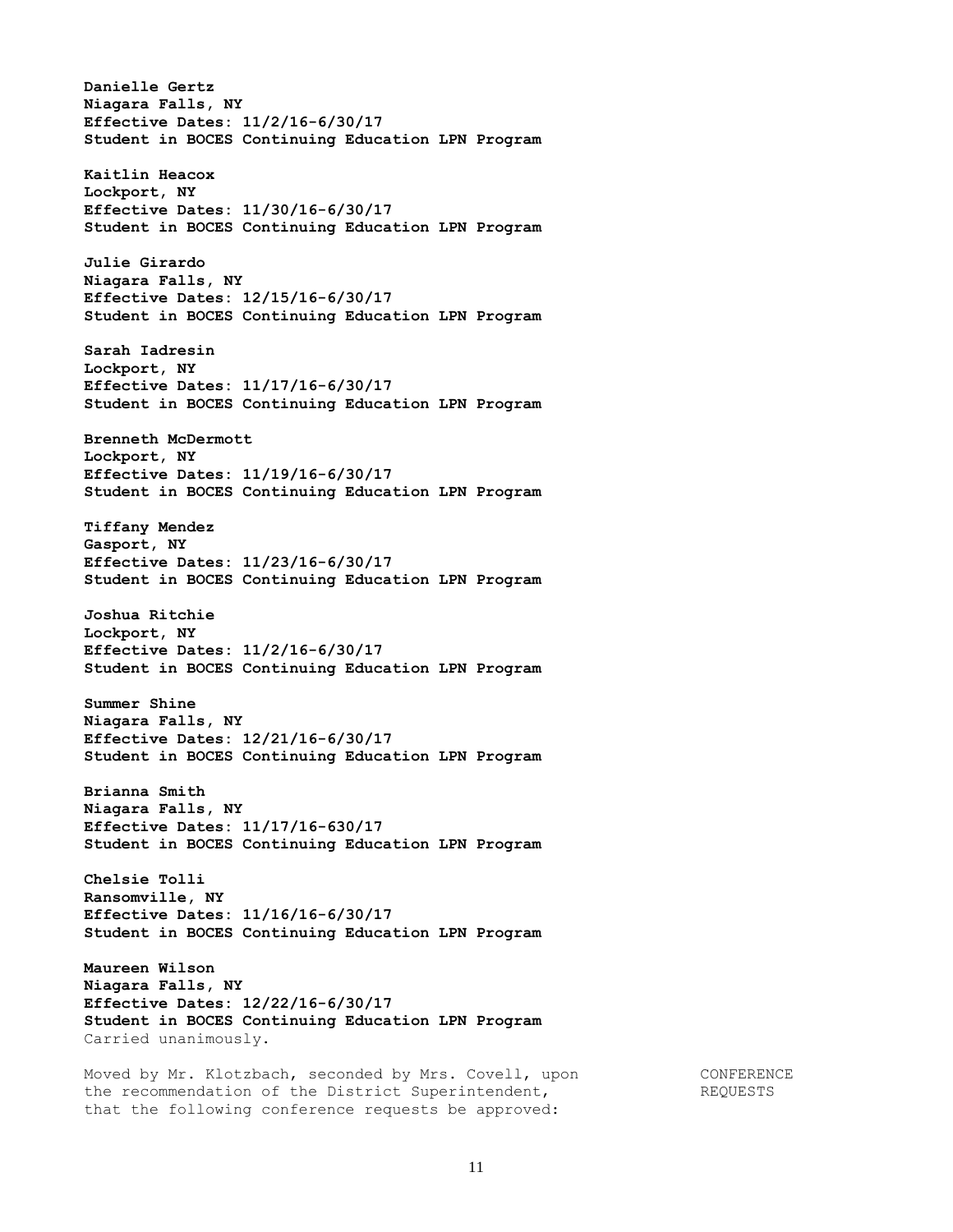- 1) **Michael Fisher, Statewide Professional Development Framework Workshop**, Albany, NY, October 16-18, 2016. Est. cost: \$305.00. Funded through school improvement.
- 2) **Matthew Sweeney, 2016 National FFA Convention,** Indianapolis, IN, October 18-22, 2016. Est. cost: \$915.00. Funded through career and technical education.
- 3) **Wayne Van Vleet, Fall 2016 Statewide Health Insurance Consortium Meeting**, Castleton, NY, October 24-25, 2016. Est. cost: \$160.00. Funded through health consortium.
- 4) **Margaret Campbell, NYACCE Annual Student of the Year Awards Ceremony,** Latham, NY, October 25-26, 2016. Est. cost: \$168.00. Funded through EPE.
- 5) **Robert Ihle**, SkillsUSA Fall Leadership Conference and Board Meeting, Albany, NY, November 4-8, 2016. Est. cost: \$1,045.00. Funded through career and technical education.
- 6) **Diane Vigrass, Diagnostic Tool for School and District Effectiveness (DTSDE) Review,** Salamanca, NY, November 7-10, 2016. Est. cost: \$496.00. Funded through RSE-TASC.
- 7) **Michael Fisher, Statewide Professional Development Framework Workshop,** Albany, NY, November 14-16, 2016. Est. cost: \$307.00. Funded through school improvement.
- 8) **Clark Godshall, National Conference on Education Annual Meeting**, New Orleans, LA, March 2-4, 2017. Est. cost: \$1,635.00. Funded through administrative budget. Carried unanimously.

Moved by Mr. KLotzbach, seconded by Mrs. Covell, upon FIELD the recommendation of the District Superintendent, that TRIP four students and one adult from Orleans CTEC be approved to attend the National FFA Convention in Indianapolis, IN, October 18-22, 2016, at an estimated cost of \$915.00. Carried unanimously. Moved by Mr. Klotzbach, seconded by Mrs. Covell, upon FIELD

the recommendation of the District Superintendent, that TRIP eight students and four adults from Niagara CTEC be approved to attend the SkillsUSA Fall Leadership Conference in Albany, NY, November 6-8, 2016, at an estimated cost of \$300.00. Carried unanimously.

Moved by Mr. Klotzbach, seconded by Mrs. Covell, upon FIELD the recommendation of the District Superintendent, TRIP that 80 students and 10 adults from Niagara CTEC be approved to attend the NYS SkillsUSA Spring Conference and Competition in Syracuse, NY, April 26-28, 2017, at an estimated cost of \$300.00. Carried unanimously.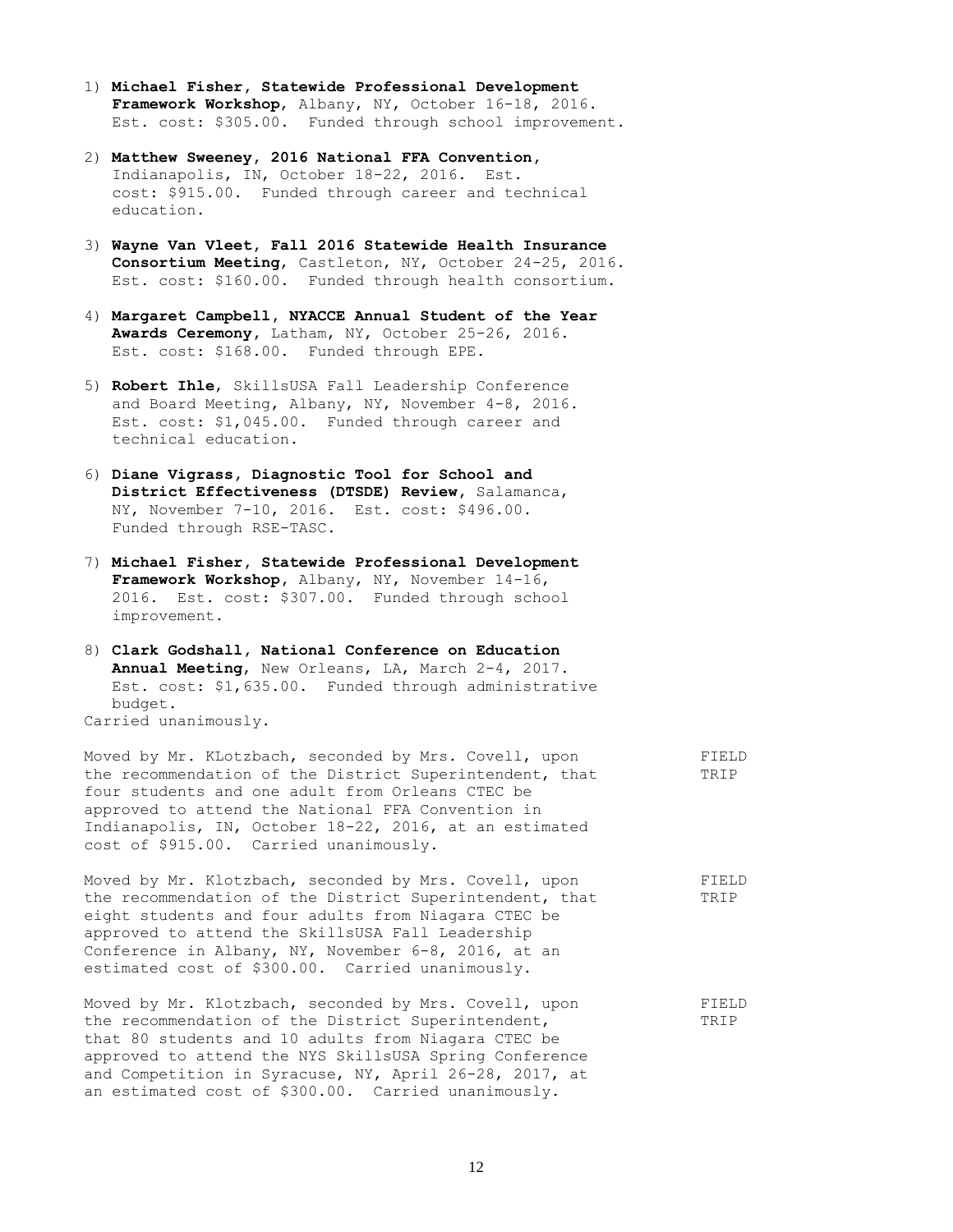Moved by Mr. Klotzbach, seconded by Mr. Little, upon The EXEMPLARY the recommendation of the District Superintendent, SERVICE that the following individuals be awarded \$600.00 for AWARD having rendered exemplary service:

**Beth Costello Candi Curry Lindsay Delaney Sandra Reed Anedda Trautman** Carried unanimously.

Moved by Mr. Klotzbach, seconded by Mrs. Covell, that THISTRICT the Orleans/Niagara BOCES shall place before the New SUPERIN-York State School Boards Association a resolution TENDENT'S seeking legislation amending Education Law Section COMPENSA-1950(4)(a) to amend the limitation on BOCES district TION superintendent's compensation. Carried unanimously. LIMITATIONS

Moved by Mr. Grabowski, seconded by Mrs. Covell, that TENURE the resolution adopted by the Orleans/Niagara BOCES AREA Board of Education at the September 14, 2016 meeting, CORRECTION appointing Robert Robinson on probationary status in The R. ROBINSON an administrative position, is hereby corrected to reflect that the name of Mr. Robinson's tenure area is "Coordinator (Assistant Principal)". Carried unanimously.

Moved by Mrs. Covell, seconded by Mrs. Seielstad, upon a APPOINTMENT<br>the recommendation of the District Superintendent, that MON-CERT.<br>Lynn Wark, Medina, NY, be appointed to the position of L. WARK the recommendation of the District Superintendent, that Lynn Wark, Medina, NY, be appointed to the position of **Teacher Aide (Personal Care),** effective October 13, 2016 through June 30, 2017, unless terminated sooner, at an hourly rate of \$10.50. Carried unanimously.

Moved by Mrs. Covell, seconded by Mrs. Seielstad, upon STIPENDS the recommendation of the District Superintendent, that PERFECT the following individual(s) receive a \$800.00 stipend ATTENDANCE for perfect attendance for the 2015-2016 school year: 2015-2016

## **Diane Staley**

Carried unanimously.

Moved by Mrs. Covell, seconded by Mrs. Seielstad, upon CHANGE IN the recommendation of the District Superintendent, that FTE/TENURE the recommendation of the District Superintendent, that FTE/TENURE<br> **Anne Klumpp, Newfane, NY,** is hereby increased from .4 AREA<br>
FTE to 1.0 FTE in the tenure area of General Special A. KLUMPP FTE to 1.0 FTE in the tenure area of General Special Education, effective August 31, 2016, with continued salary and fringe benefits. Carried unanimously.

Mrs. Seielstad said the Albion CSD board of education BOARD members are excited to tour the Orleans CTEC. Mrs. The MEMBER Covell said Starpoint has an outdoor field with lights. COMMENTS Mr. Grabowski said the shared services (sports, etc.) with Medina CSD and Lyndonville CSD are going well.

Moved by Mr. Klotzbach, seconded by Mr. Grabowski, EXECUTIVE to enter into executive session at 8:09 p.m. to discuss SESSION matters pertaining to collective negotiations with the BOCES Teachers' Association, matters that if disclosed would imperil the public safety, matters